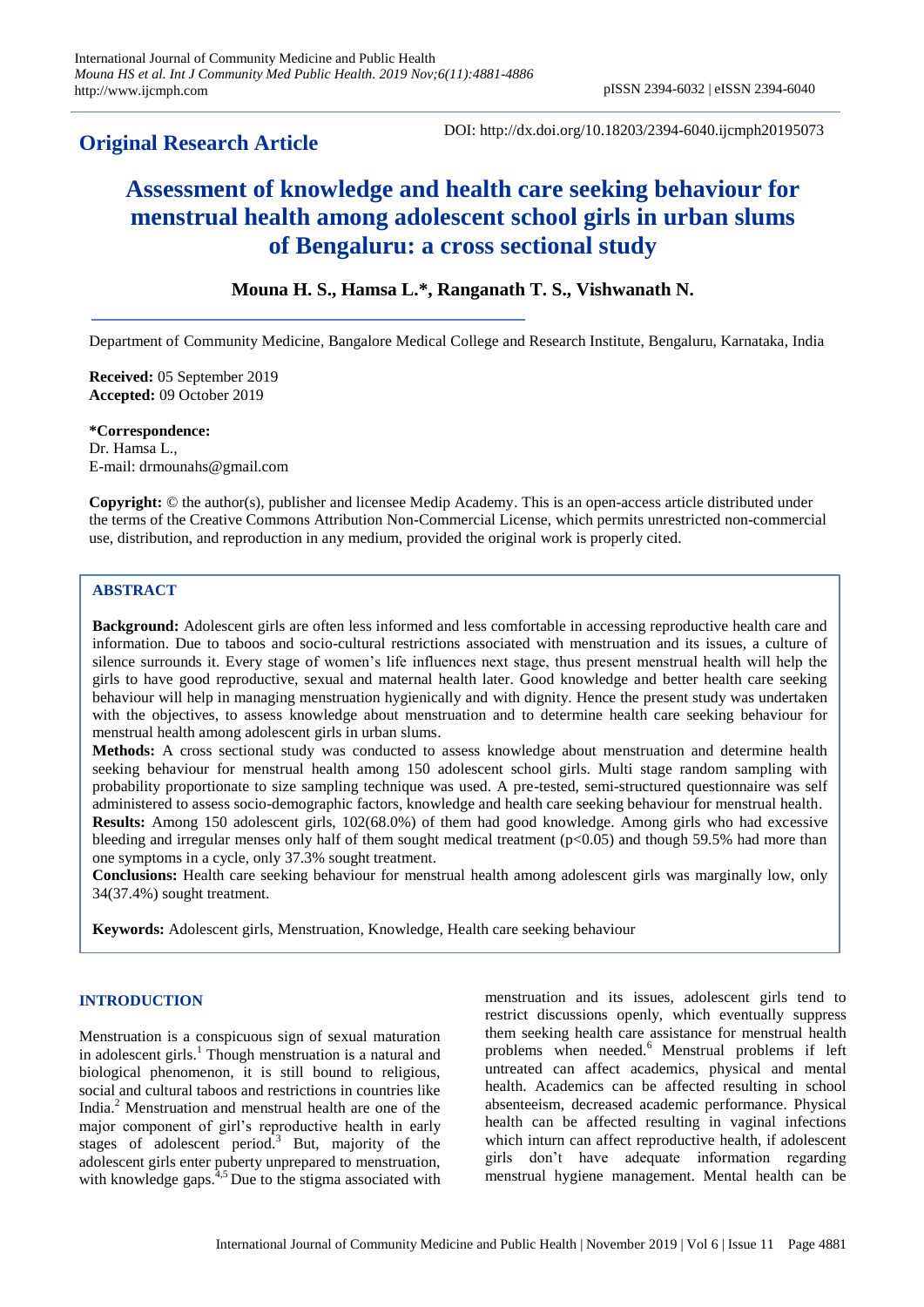affected manifesting as anxiety, irritability or depression.<sup>7-10</sup> Every stage of women's life influences next stage, thus present menstrual health will help the girls to have good reproductive, sexual and maternal health later.<sup>11</sup> Thus, it is essential to have good knowledge and understanding of menstruation and be aware of importance of health care seeking behaviour for menstrual health problems among adolescent girls. Hence the present study was undertaken.

#### *Objective*

- To assess knowledge about menstruation among adolescent girls in urban slums
- To determine health care seeking behaviour for menstrual health among adolescent girls in urban slums.

#### **METHODS**

This cross sectional study was conducted among adolescent school girls aged 14-16 years studying in High school (includes class  $8<sup>th</sup>$ ,  $9<sup>th</sup>$  and  $10<sup>th</sup>$ ) of urban field practice area of Bangalore Medical College Research Institute (BMCRI) during July to August 2018. All the High schools were Private English medium schools. After explaining the study purpose, a pre tested, semistructured questionnaire was self-administered to the participants. Informed assent was obtained from the participants. School teachers were informed regarding the study and they in turn had taken consent of the parents of the participants and confidentiality was assured in regard to their participation. Questionnaire included sections like socio-demographic profile, knowledge about menstruation and health care seeking behaviour for menstrual health. $6,7,12-14$  In section related to knowledge, which included 6 items, each correct response was awarded with score 1 and incorrect answer with score 0, and total scores were grouped into three categories based on the number of correct responses, namely (a) good knowledge (5-6), (b) moderate knowledge (3-4), and (c) poor knowledge  $\left( \langle 2 \rangle \right)$ . The questionnaire was in English language, before administering it all the items were explained and clarified their doubts beforehand.

#### *Inclusion criteria*

All the adolescent girls who had attained menarche were included in the study who had given assent.

#### *Exclusion criteria*

Adolescent girls who were not present on the day of visit to the school were excluded.

#### *Sample size*

Sample size calculation was done according to study conducted by Kabir et al, in which the prevalence of health care seeking behaviour for menstrual health was 40.0%.<sup>12</sup> Using formula,  $n=4pq/d^2$  for an absolute precision of 8%, and prevalence 40%, a sample size of 150 was obtained.

Multi stage random sampling with probability proportional to size sampling technique was used. Of 5 high schools, 3 schools were selected randomly by chit picking and from each school 30, 45 and 75 participants respectively, those who were present on the day of data collection to attain sample size of 150, which constitutes 20%, 30% and 50% of the total sample respectively.

#### *Data analysis*

Data was coded and entered in MS Excel and analyzed using statistical software SPSS version 20.0. Results were expressed in terms of percentages, tables and graphs. Appropriate descriptive statistics and Fischer's exact test was used.

#### **RESULTS**

Our study sample consisted of 150 adolescent girls aged between 14-16 years, with mean age  $15.03\pm0.83$  years and mean age of menarche 12.31±1.16 years.

Majority were Hindu by religion (72.7%) and from nuclear families (72.0%). Majority of the mothers of the girls were home makers (65.3%) and had completed middle schooling (30.7%) (Table 1)

### **Table 1: Sociodemographic characteristics of participants (n=150).**

| <b>Demographic</b><br>variables         | Group                      | $\mathbf N$ | $\frac{0}{0}$ |
|-----------------------------------------|----------------------------|-------------|---------------|
| Age(in years)                           | 14                         | 46          | 30.7          |
|                                         | 15                         | 45          | 30.0          |
|                                         | 16                         | 59          | 39.3          |
|                                         | Hindu                      | 109         | 72.7          |
| Religion                                | Muslim                     | 37          | 24.7          |
|                                         | Christian                  | 4           | 2.7           |
|                                         | Illiterate                 | 18          | 12.0          |
|                                         | Primary school             | 36          | 24.0          |
| <b>Education</b><br>status of<br>mother | Middle school              | 46          | 30.7          |
|                                         | High school                | 34          | 22.7          |
|                                         | <b>PUC</b>                 | 8           | 5.3           |
|                                         | Graduate                   | 8           | 5.3           |
| <b>Employment</b>                       | Employed                   | 52          | 34.7          |
| status of<br>mother                     | Unemployed<br>(Home maker) | 98          | 65.3          |
|                                         | Nuclear                    | 135         | 90.0          |
| Type of<br>family                       | 3 generation<br>family     | 6           | 4.0           |
|                                         | Joint                      | 9           | 6.0           |

In section related to knowledge regarding menstruation, 92.0% of the participants were aware that menstruation is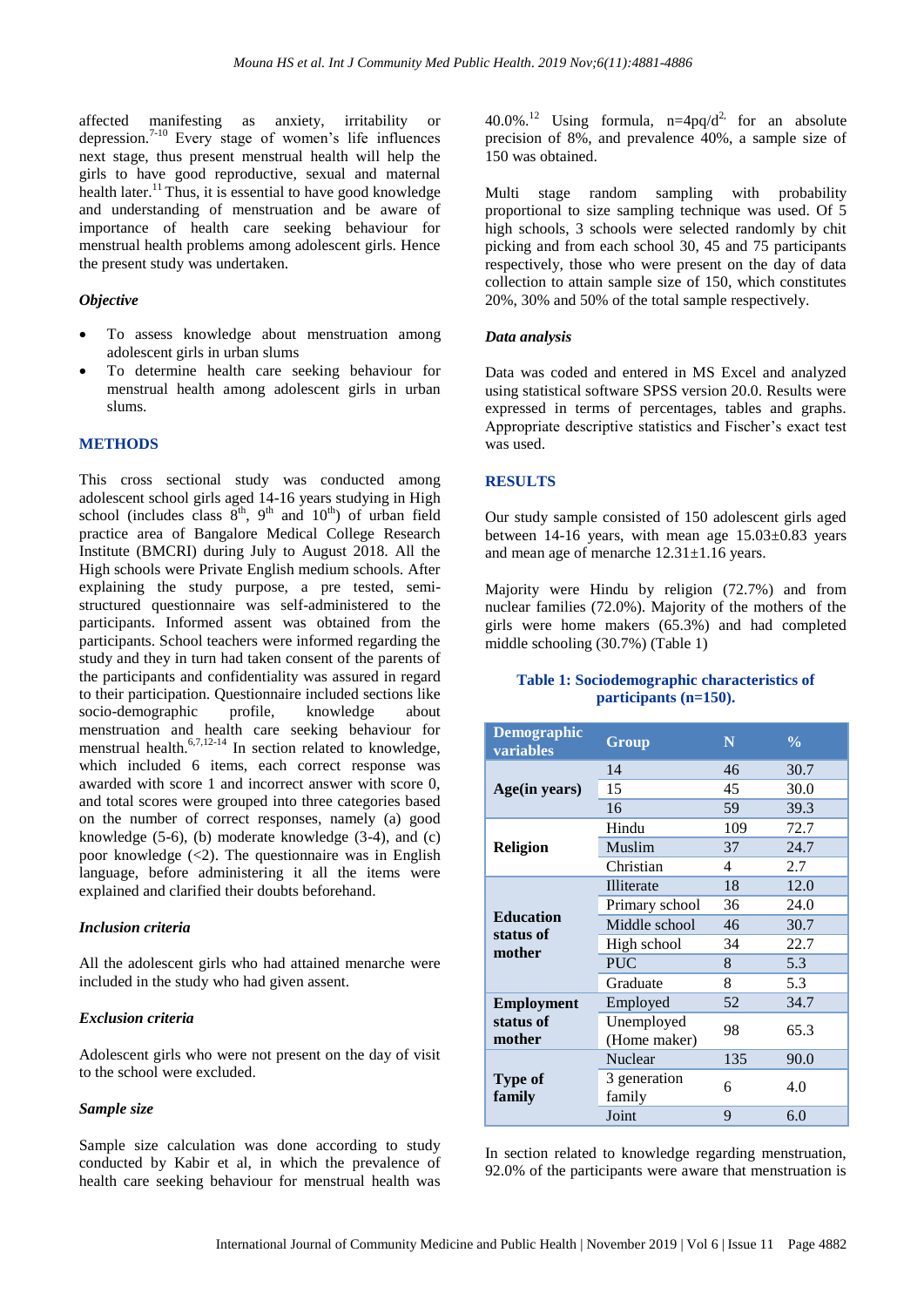physiological, 87.3% knew the source of bleeding is uterus. Of these 6 questions related to knowledge regarding menstruation, the responses were grouped into following knowledge score, good: 102(68.0%), moderate: 43(28.7%) and poor: 5(3.3%). Mother was the source of information regarding menstruation in 55.3% of the participants, followed by friends (27.3%) and siblings (10.7%) (Table 2).

|  |  | Table 2: Knowledge regarding menstruation (n=150). |  |
|--|--|----------------------------------------------------|--|
|  |  |                                                    |  |

| <b>Variables</b>                                                             |                              | N                        | $\frac{0}{\alpha}$ |  |
|------------------------------------------------------------------------------|------------------------------|--------------------------|--------------------|--|
| <b>Cause of</b>                                                              | Physiological                | 138                      | 92.0               |  |
| menstruation                                                                 | God given                    | 7                        | 4.7                |  |
|                                                                              | Don't know                   | 5                        | 3.3                |  |
|                                                                              | Uterus                       | 131                      | 87.3               |  |
| Source of bleeding                                                           | <b>Bladder</b>               | $\overline{\mathcal{A}}$ | 2.7                |  |
|                                                                              | Don't know                   | 15                       | 10.0               |  |
|                                                                              | $<$ 10 years                 | 5                        | 3.3                |  |
| Normal age of                                                                | $11-15$ years                | 142                      | 94.7               |  |
| menarche                                                                     | $>16$ years                  | 3                        | 2.0                |  |
| Normal duration of                                                           | $1-3$ days                   | 15                       | 10.0               |  |
| blood flow (in                                                               | $3-5$ days                   | 113                      | 75.3               |  |
| days)                                                                        | $5-7$ days                   | 22                       | 14.7               |  |
| <b>Normal duration of</b>                                                    | 21-35 days                   | 128                      | 85.3               |  |
| menstrual cycle(in<br>days)                                                  | $>35$ days                   | 22                       | 14.7               |  |
|                                                                              | Once in 4-6                  | 98                       | 65.3               |  |
|                                                                              | hours                        |                          |                    |  |
| <b>Frequency of</b><br>changing pad/cloth<br>in a day during<br>menstruation | Once in 7-8<br>42<br>hours   |                          | 28                 |  |
|                                                                              | Once in $9-12$<br>7<br>hours |                          | 4.7                |  |
|                                                                              | Don't know                   | 3                        | 2.0                |  |

Lower abdominal pain was the most common symptom which was reported in 109 (72.7%) participants, followed by pain in lower back and generalized weakness which was seen in 95 (63.3%) and 93 (62.0%) participants respectively. Other menstrual symptoms reported among

the participants were irregular menses, excessive bleeding and nausea, headache and vertigo which was seen in 47 (31.3%), 41 (27.3%) and 22 (14.4%) respectively (Figure 1).



## **Figure 1: Menstrual symptoms experienced by adolescent girls.**

Out of 150 participants, only 45 (30.0%) participants visited a health care facility for their menstrual symptoms and rest 105 (70.0%) participants didn't visit any health care facility. Another fact that was observed was, the girls were following home remedies (66.0%), visited traditional healers (22.0%) and took self-medication (7.3%) and rest of the girls (4.7%), neither they visited health care health care facility nor followed other methods. Reasons stated for not visiting health care facility were cost of consultation would be high in 76 (72.3%), embarrassment in discussion and physical examination and unpleasant experience at the health care centre in 14 (13.4%), doctor was male in 11 (10.5%) and distant health centre from their locality in 4 (3.8%). (Table 3).

|  | Table 3: Health care seeking behaviour of adolescent girls for menstrual symptoms. |
|--|------------------------------------------------------------------------------------|
|--|------------------------------------------------------------------------------------|

| <b>Variables</b>                                                                   |                            | $(n=150)$ |           |              | $\frac{0}{0}$ |
|------------------------------------------------------------------------------------|----------------------------|-----------|-----------|--------------|---------------|
| <b>Visiting health care facility</b>                                               | Yes                        | 45        |           |              | 30.0          |
|                                                                                    | N <sub>o</sub>             | 105       |           |              | 70.0          |
|                                                                                    |                            | $(n=45)$  | $(n=105)$ | <b>Total</b> |               |
|                                                                                    | <b>Traditional healers</b> | 11        | 22        | 33           | 22.0          |
| <b>Following other methods</b>                                                     | Home remedies              | 22        | 77        | 99           | 66.0          |
|                                                                                    | Self medication            | 11        | 0         | 11           | 7.3           |
|                                                                                    | None                       |           | 6         | ⇁            | 4.7           |
| Reason for not visiting health care facility                                       |                            |           | $(n=105)$ |              |               |
| Cost of consultation (would be high)                                               |                            |           | 76        | 72.3         |               |
| Embarrassment in discussion and physical examination, unpleasant experience at the |                            |           | 14        | 13.4         |               |
| health care centre                                                                 |                            |           |           |              |               |
| Doctor was male                                                                    |                            |           | 11        | 10.5         |               |
| Distant health centre far from their locality                                      |                            |           |           | 3.8          |               |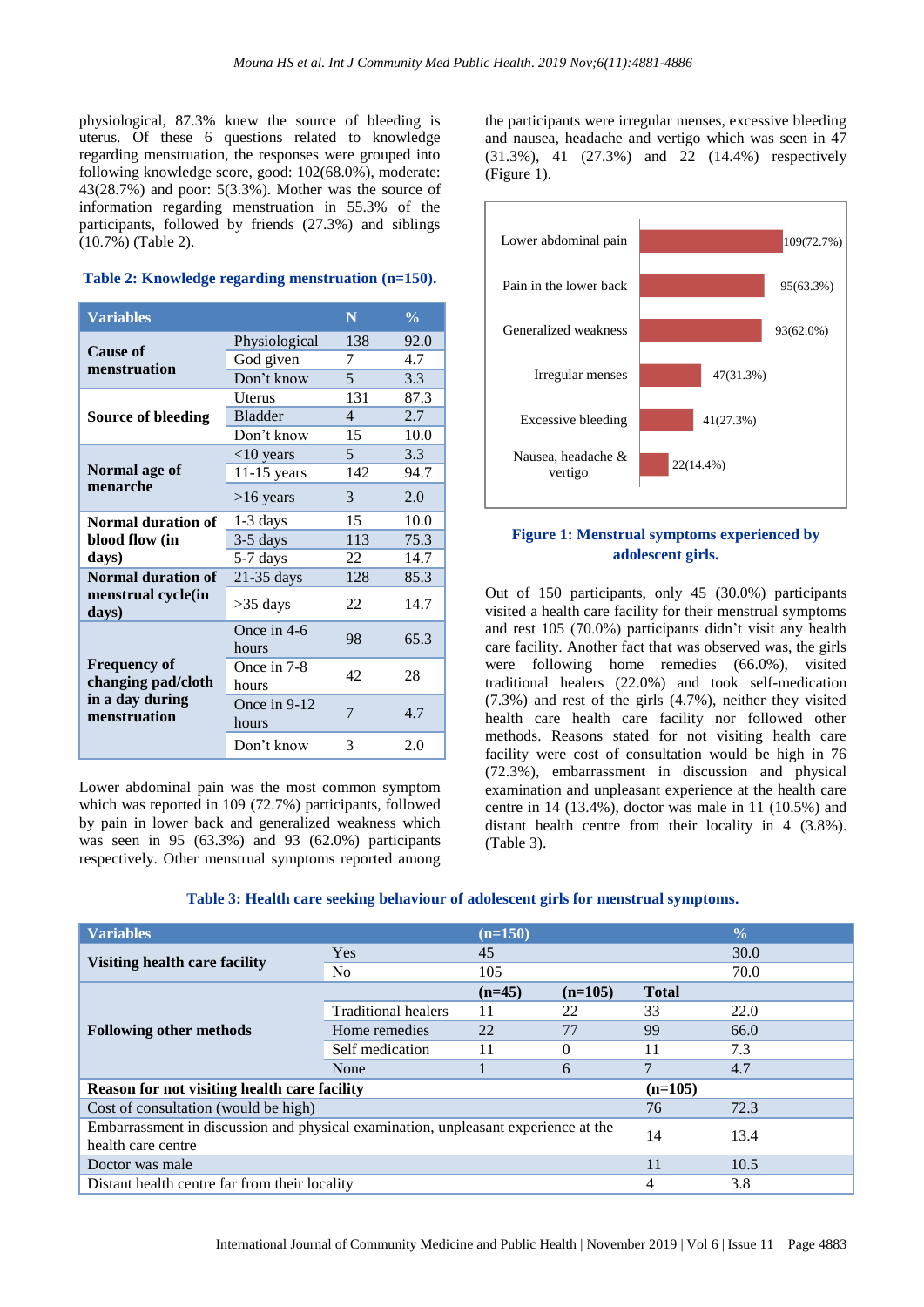#### **Table 4: Association between symptoms experienced by adolescent girls and health facility visit (n=150).**

| <b>Symptoms</b>                         | N         | <b>Visited</b><br>health<br>facility |    | <b>P</b> value |
|-----------------------------------------|-----------|--------------------------------------|----|----------------|
|                                         |           | Yes                                  | No |                |
| Pain in the lower<br>back               | 95 (63.3) | 19                                   | 76 |                |
| <b>Irregular menses</b>                 | 47 (31.3) | 24                                   | 23 |                |
| <b>Excessive</b><br>bleeding            | 41 (27.3) | 14                                   | 27 | $< 0.05*$      |
| More than one<br>symptoms in a<br>cvcle | 91 (60.6) | 34                                   | 57 |                |

P<0.05\* statistically significant, Fischer's exact test.

#### **Table 5: Overall assessment knowledge of menstruation among adolescent girls (n=150).**

| Knowledge       |  |  |
|-----------------|--|--|
| Good            |  |  |
| <b>Moderate</b> |  |  |
| Poor            |  |  |

In our study, there was a statistically significant association between health care facility visit and adolescent girls who were suffering from more than one menstrual symptoms like pain in lower back, irregular menses and excessive bleeding  $(p<0.05)$ . Though adolescent girls had multiple symptoms, their health care visit was significantly low among them (Table 4).

Based on the number of questions answered under knowledge section, the responses were categorised as explained in the methodology. Majority of the adolescent girls had good knowledge regarding menstruation (Table 5).

#### **DISCUSSION**

The present study was conducted with an intention to assess knowledge regarding menstruation and health care seeking behaviour among adolescent girls attending High school.

Menstruation is an important milestone in women's life, which unveils many changes physically, physiologically and psychologically. Menstruation is influenced by many factors such as general condition, nutrition, environment, socio-economic conditions. Race, ethnicity genetics and hereditary factors also play key role in attainment of menarche.<sup>15</sup>

Menarche refers to first menstrual bleeding/flow, which in typically occurs between 10 to 16 years, with mean age of menarche is between 12 to 13 years.<sup>15-18</sup> In this study, the mean age of the menarche in adolescent girls was found to be  $12.31 \pm 1.16$  years, which falls within normal

age of menarche and corresponds to the study results conducted by Tarannum et al and Chan et al which was  $12.52 \pm 1.41$  years and  $12.3 \pm 1.1$  years respectively.<sup>13,19</sup> But, few studies also quote that there is a decrease in age of menarche, from  $\pm 15$  years to  $\pm 12.5$  years, in recent decades among developed countries due to factors related to nutrition, physical activity, physical built and others.15,18,20

Menstrual symptoms are experienced commonly are lower abdominal pain, low back ache, fullness of the breasts or mastalgia, headache, vomiting, tiredness, dizziness. Many of these symptoms are physiological which are reported just prior or during menstruation which usually subsides as the menstrual cycle completes. Sometimes, these menstrual symptoms can be debilitating, restricting them to carry out their daily activities and also affects quality of life, such as, menstruation including painful (dysmennorhoea), and heavy or excessive menstrual bleeding.<sup>16,21</sup> If these conditions are severe, it might affect reproductive health in long term, thus need to be evaluated. Positive health care seeking behaviour related to menstrual symptoms need to be emphasized from a very tender age.

In this study, dysmenorrhoea reported was 72.7%, which almost similar to the finding of study done by Omidvar et al, which was found to  $70.2\%$ .<sup>21</sup> Dysmenorrhoea was the most common menstrual symptom experienced by adolescent females.<sup>22</sup>

In this study, other than dysmennorhoea, symptoms experienced by adolescent girls were pain in the lower back, generalized weakness and nausea, headache & vertigo which were found to be 63.3%, 62.0% and 14.4% respectively. In comparison to a study conducted by Kabir et al, the findings reported were, pain in the lower back in 52.0%, generalized weakness in 6.0%, and nausea, headache & vertigo in 32.0%.<sup>11</sup>

In present study, irregular menses was reported in 31.3%, but in study done by Kabir et al the prevalence reported was 6.0%.<sup>12</sup> Initial few years of menarche, irregular cycles can be common. These irregular cycles should be keenly investigated, which might be an early sign implying polycystic ovary syndrome (PCOS), Thyroid dysfunction, cushing syndrome and so on. $^{17}$ 

In present study, excessive bleeding was reported in 27.3%, which corresponds to the findings of study done by Omidvar et al, where excessive bleeding reported was  $30.1\%$ <sup>3</sup> Excessive or heavy menstrual bleeding is one of the most common cause of iron deficiency anemia in women especially in reproductive and child bearing age group.<sup>23</sup>

In our study, out of 150 participants, only 30.0% had visited a health care facility for their menstrual problems, which is almost similar to the findings of the study by Rahatgaonkar et al which was  $26.7\%$ .<sup>24</sup> In contrast to the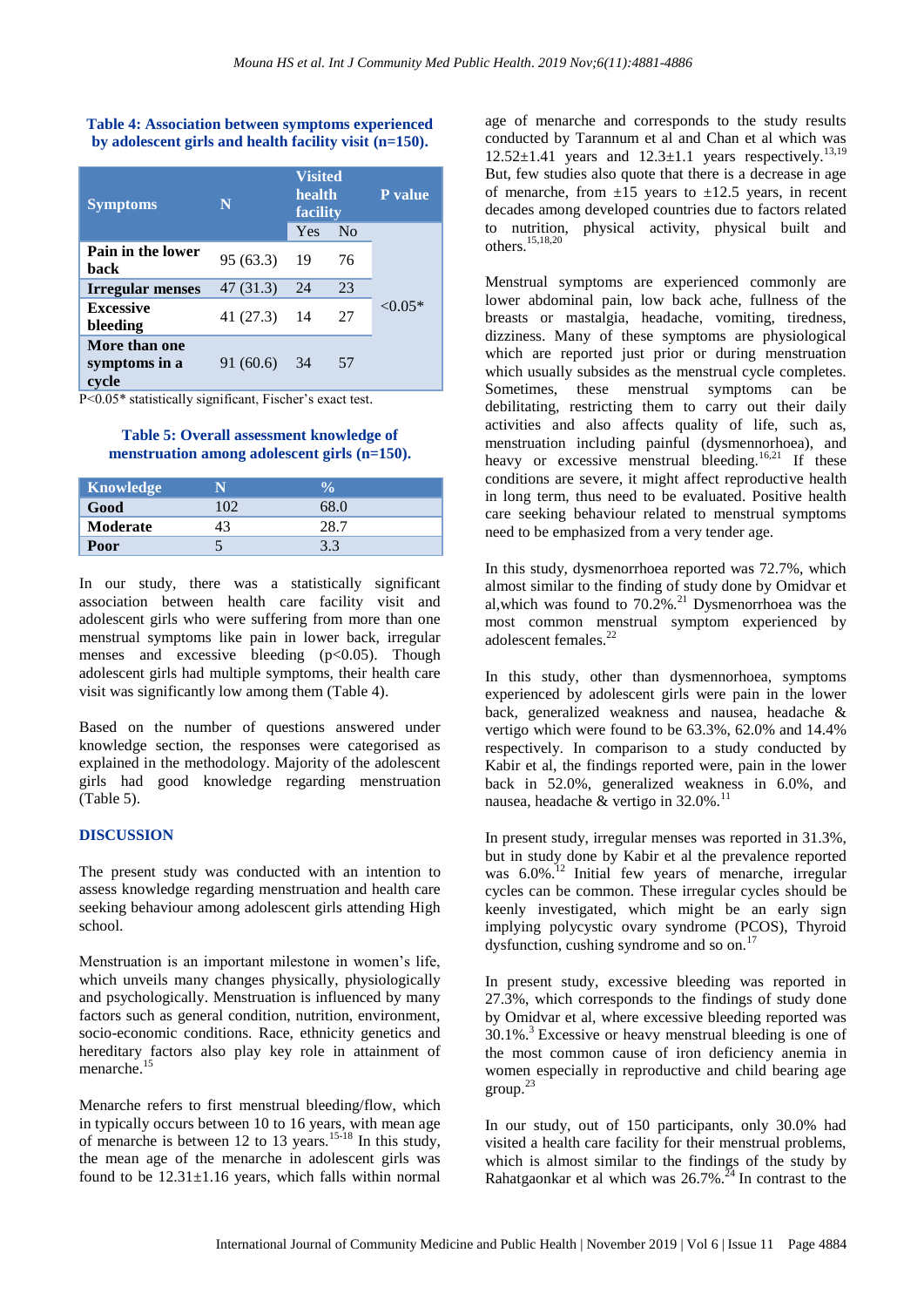above findings, health care facility visit reported in study by Baliga et al and Farotimi et al was 74.7% and 7.9% respectively.<sup>6,7</sup>

In our study, participants followed home remedies was reported in 66.0%, which was much higher when compared to previous studies by Baliga et al (19.2%) and Farotimi et al  $(16.4\%)$ .<sup>6,7</sup> In the present study, 4.7% girls didn't seek any treatment for their menstrual problems nor followed other methods, which corroborates the study findings of Baliga et al (6.1%), but prevalence of not seeking treatment reported was too high in study by Farotimi et al  $(46.4\%)$ .<sup>6,7</sup>

In present study, reasons stated for not visiting health care facilities for menstrual problems included many. Of them major concern opined by girls was cost of consultation reported in 72.3%, which was found to be 57.4% in a study by Chung et al.<sup>13</sup>

Other reasons for not visiting any health care facilities, in our study included embarrassment in discussion and physical examination & unpleasant experience at the health care centre reported in 17.2%, which had similar results done by Deka  $(19.7\%)$ .<sup>25</sup> This may be due to the social stigma associated with menstruation, which quiet new for the adolescents to go through.

Few more reasons stated in present study were, gender (male) of the doctor (10.5%) and location of health care facility (3.8%).Other previous studies also enlisted similar reasons.<sup>13,25</sup> Gender of the doctor, being a female can help adolescent girls to openly discuss regarding menstrual issues, which might not be the same when doctor is male. Point of health care facility, located nearby their residential area would help the girls to access the health facility much easily.

In the present study, we attempted to assess the health care seeking behaviour of the adolescent girls, and various factors associated with that.

## **CONCLUSION**

Among 150 adolescent girls, 102 (68.0%) of them had good knowledge. The health care seeking behaviour was marginally low, only 34 (37.3%) sought treatment though they had more than one symptoms. Majority of them gave reason of high consultation for not visiting health care facility. Comprehensive health education regarding menstruation and menstrual problems targeted on adolescent girls, mothers and school teachers could help the students and promote positive health care seeking behaviour among them.

#### *Recommendations*

A comprehensive package of awareness activities focused on reproductive and menstrual health with adolescent friendly center (AFC) should be strengthened. These

AFCs should involve parents also along adolescent girls, and should emphasize on health care seeking behaviour with respect to menstruation and its issues**.** Teachers should be trained effectively in menstrual health, so that they can educate the adolescent girls effectively. Health education should involve mother and adolescent girls about menstrual symptoms and its effective treatment by appropriate health seeking behaviour**.** The importance of health consultation for menstrual health problems and its awareness should be emphasized among both adolescent girls and parents. Establishing well trained female health personnel and counsellors in health centers and AFCs helps in delineating barriers to health care seeking behaviour.

#### **ACKNOWLEDGEMENTS**

We are grateful to all the participants who dedicated their time to take part in this study. We also thank the Head of the educational institutions, Dean and Director, BMCRI, Bengaluru, Head of the department and all the faculty of Department of Community Medicine, BMCRI, Bengaluru for giving us the platform to conduct this study.

*Funding: No funding sources Conflict of interest: None declared Ethical approval: The study was approved by the Institutional Ethics Committee*

#### **REFERENCES**

- 1. Ekong IE. Health seeking behaviour for menstrual problems among school girls and its associated factors: An implication for health education. Int J Curr Res. 2015;7(08):19638-44.
- 2. Clasen T. Water and Sanitation. In: Detels R, Gulliford M, Karim QA, Tan CC, eds. Oxford Textbook of Global Public Health. 6th ed. New York, NY; 2015: 169.
- 3. Omidvar S, Amiri FN, Bakhtiari A, Begum K. A study on menstruation of Indian adolescent girls in an urban area of South India. J Family Med Prim Care. 2018;7(4):698-702.
- 4. Menstrual hygiene management in schools in South Asia. 2018; 1-4.
- 5. Chandra MV, Patel SV. Mapping the knowledge and understanding of menarche, menstrual hygiene and menstrual health among adolescent girls in lowand middle-income countries. Reprod Health. 2017;14(1): 1-16.
- 6. Sulakshana B, Naik VA, Mallapur MD. Treatment seeking behaviour of rural adolescent girls - a community based cross-sectional study. 2012;2(2):23-7.
- 7. Farotimi AA, Esike J, Nwozichi CU, Ojediran TD, Ojewole FO. Knowledge, Attitude, and Healthcare-Seeking Behavior Towards Dysmenorrhea among Female Students of a Private University in Ogun State, Nigeria. J Basic Clin Reprod Sci. 2015;4(1):33-8.